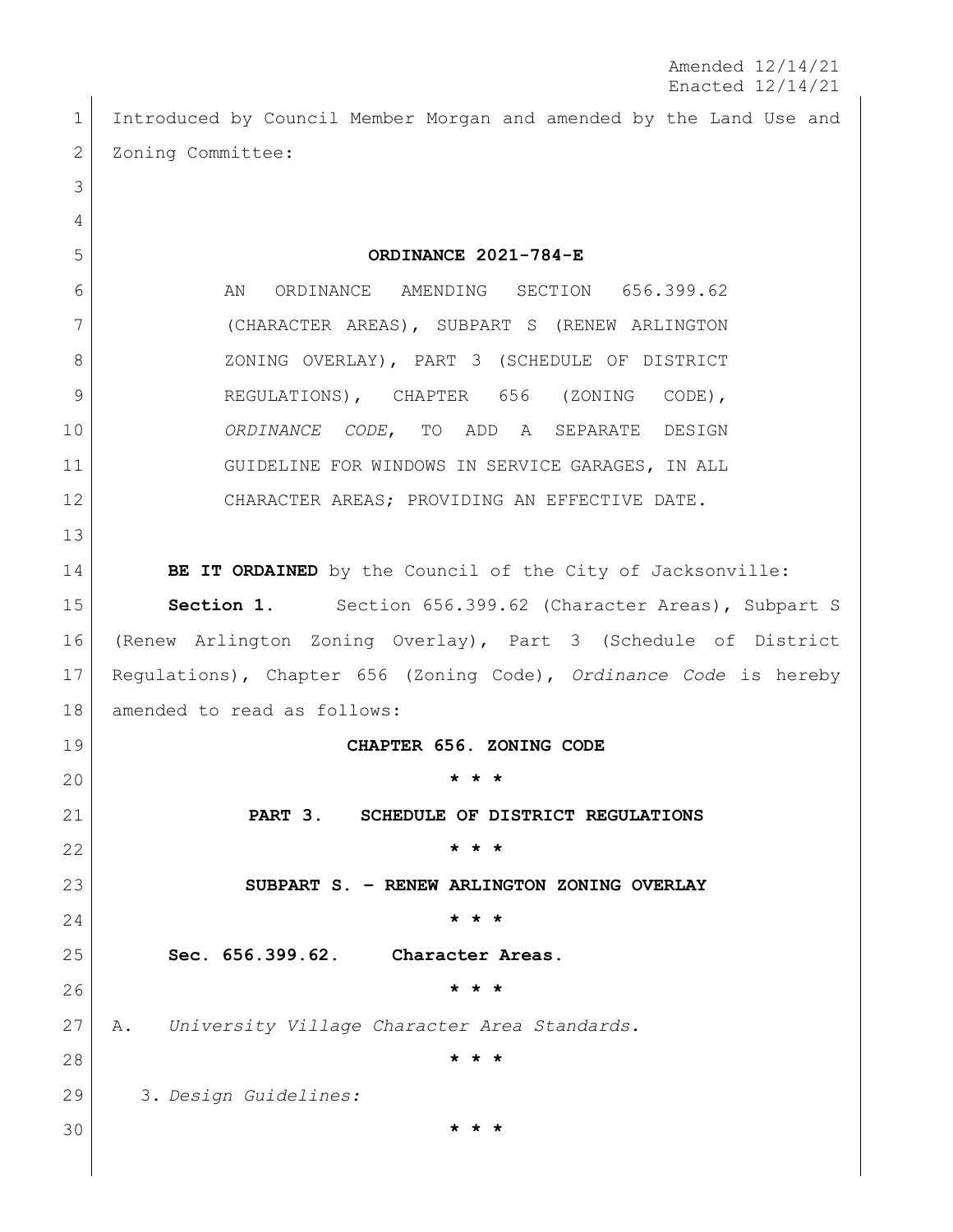| 1            |            | (b) |     | Building form and finish materials.                 |
|--------------|------------|-----|-----|-----------------------------------------------------|
| $\mathbf{2}$ |            |     |     |                                                     |
| 3            |            |     | (5) | New buildings shall provide a foundation or base,   |
| 4            |            |     |     | typically such as from ground to bottom of the      |
| 5            |            |     |     | lower windowsills, with changes in volume or        |
| 6            |            |     |     | material. A clear visual division shall be          |
| 7            |            |     |     | maintained between the ground level floor and upper |
| 8            |            |     |     | floors with either a cornice line or awning from 12 |
| 9            |            |     |     | feet to 16 feet above Base Flood Elevation or       |
| 10           |            |     |     | grade, whichever applies to the proposed            |
| 11           |            |     |     | development.                                        |
| 12           |            |     |     | * * *                                               |
| 13           |            |     | (8) | New service garage buildings or additions meeting   |
| 14           |            |     |     | the applicability provisions of paragraph           |
| 15           |            |     |     | 656.399.57.F regarding major or minor automotive    |
| 16           |            |     |     | repair shall provide street facing windows in the   |
| 17           |            |     |     | service bay sections of the building wall covering  |
| 18           |            |     |     | a minimum of 20% of the overall linear frontage of  |
| 19           |            |     |     | the building. Window proportions may vary to        |
| 20           |            |     |     | accommodate structural & facade articulation. The   |
| 21           |            |     |     | sill height of these windows shall be a maximum of  |
| 22           |            |     |     | five feet (5') above the interior finished floor    |
| 23           |            |     |     | elevation. The portions of new service garage       |
| 24           |            |     |     | buildings or additions not providing service bays   |
| 25           |            |     |     | shall conform to the commercial building design     |
| 26           |            |     |     | standards herein. The service garage service bay    |
| 27           |            |     |     | windows shall otherwise conform to commercial       |
| 28           |            |     |     | building design standards.                          |
| 29           |            |     |     | $\star$                                             |
| 30           | <b>B</b> . |     |     | University Commercial Character Area Standards.     |
| 31           |            |     |     | * * *                                               |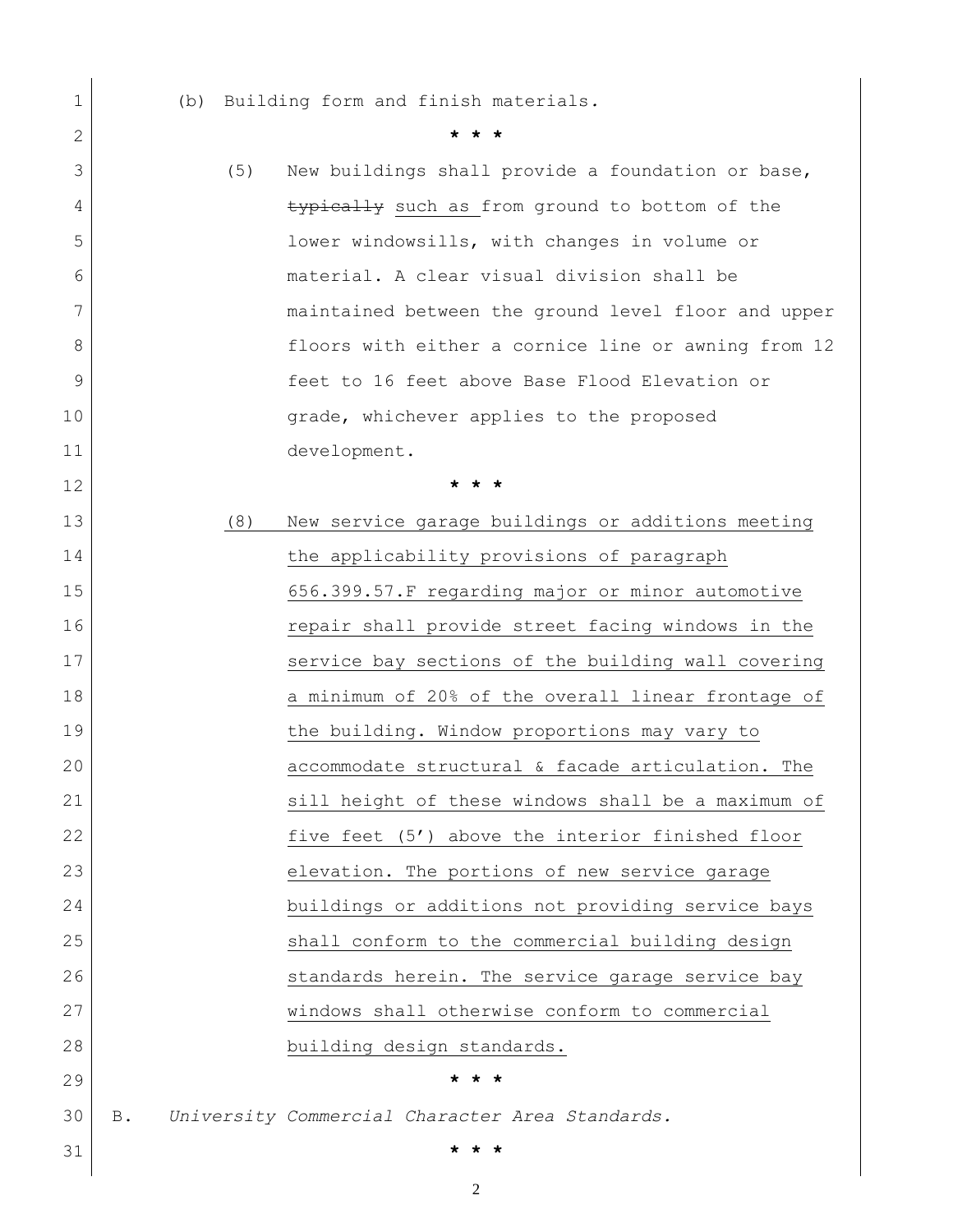| 1  |     |     | 3. Design Guidelines:                               |
|----|-----|-----|-----------------------------------------------------|
| 2  |     |     |                                                     |
| 3  | (b) |     | Building form and finish materials.                 |
| 4  |     |     | * * *                                               |
| 5  |     | (5) | New buildings shall provide a foundation or base,   |
| 6  |     |     | typically such as from ground to bottom of the      |
| 7  |     |     | lower windowsills, with changes in volume or        |
| 8  |     |     | material. A clear visual division shall be          |
| 9  |     |     | maintained between the ground level floor and upper |
| 10 |     |     | floors with either a cornice line or awning from 12 |
| 11 |     |     | feet to 16 feet above Base Flood Elevation or       |
| 12 |     |     | grade, whichever applies to the proposed            |
| 13 |     |     | development.                                        |
| 14 |     |     | * *                                                 |
| 15 |     | (8) | New service garage buildings or additions meeting   |
| 16 |     |     | the applicability provisions of paragraph           |
| 17 |     |     | 656.399.57.F regarding major or minor automotive    |
| 18 |     |     | repair shall provide street facing windows in the   |
| 19 |     |     | service bay sections of the building wall covering  |
| 20 |     |     | a minimum of 20% of the overall linear frontage of  |
| 21 |     |     | the building. Window proportions may vary to        |
| 22 |     |     | accommodate structural & facade articulation. The   |
| 23 |     |     | sill height of these windows shall be a maximum of  |
| 24 |     |     | five feet (5') above the interior finished floor    |
| 25 |     |     | elevation. The portions of new service garage       |
| 26 |     |     | buildings or additions not providing service bays   |
| 27 |     |     | shall conform to the commercial building design     |
| 28 |     |     | standards herein. The service garage service bay    |
| 29 |     |     | windows shall otherwise conform to commercial       |
| 30 |     |     | building design standards.                          |
| 31 |     |     | * * *                                               |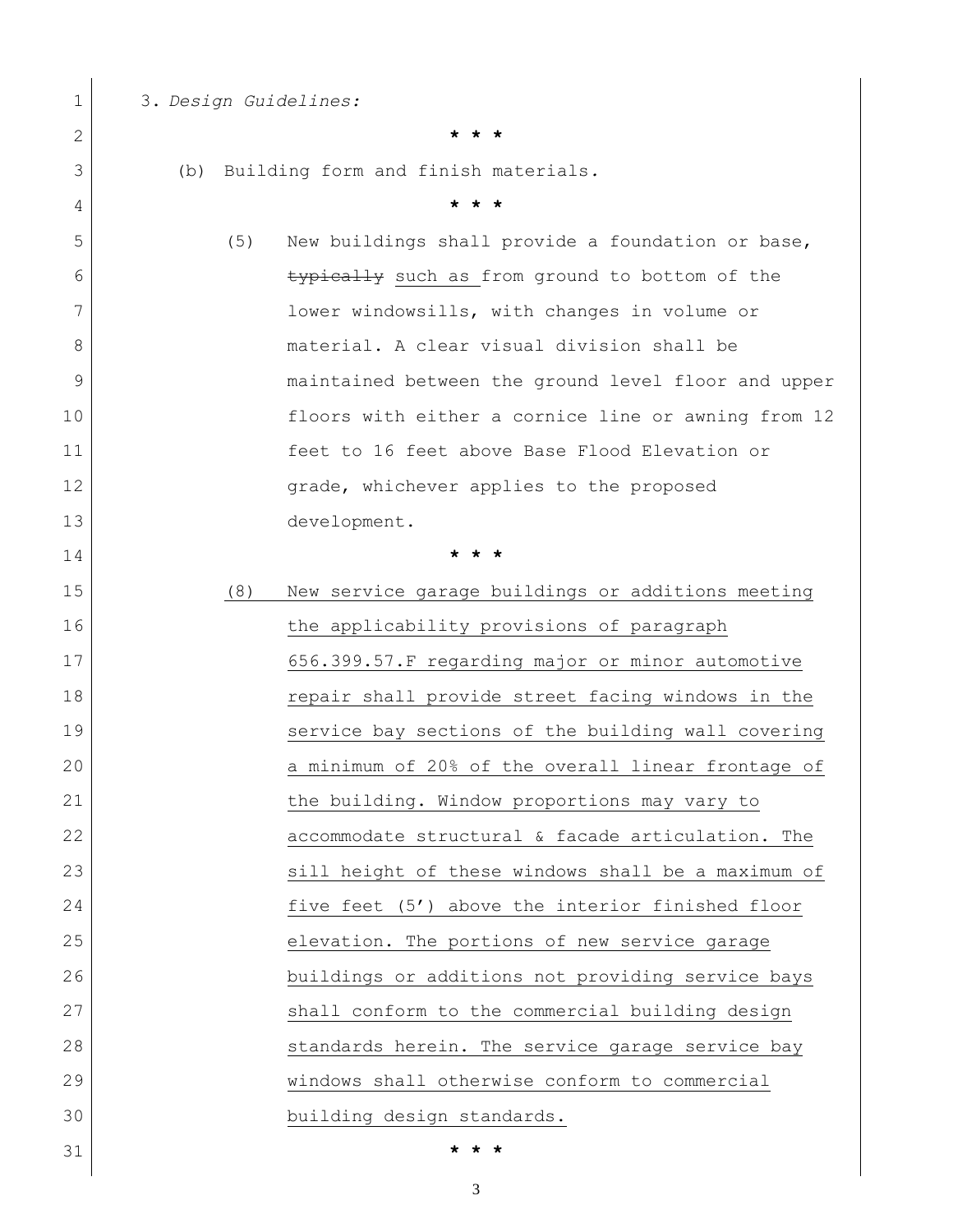| 1            | Merrill Commercial Character Area Standards.<br>$\mathbb{C}$ . |
|--------------|----------------------------------------------------------------|
| $\mathbf{2}$ |                                                                |
| 3            | 3. Design Guidelines:                                          |
| 4            |                                                                |
| 5            | Building form and finish materials.<br>(b)                     |
| 6            |                                                                |
| 7            | (5)<br>New buildings shall provide a foundation or base,       |
| 8            | typically such as from ground to bottom of the                 |
| 9            | lower windowsills, with changes in volume or                   |
| 10           | material. A clear visual division shall be                     |
| 11           | maintained between the ground level floor and upper            |
| 12           | floors with either a cornice line or awning from 12            |
| 13           | feet to 16 feet above Base Flood Elevation or                  |
| 14           | grade, whichever applies to the proposed                       |
| 15           | development.                                                   |
| 16           | * * *                                                          |
| 17           | New service garage buildings or additions meeting<br>(8)       |
| 18           | the applicability provisions of paragraph                      |
| 19           | 656.399.57.F regarding major or minor automotive               |
| 20           | repair shall provide street facing windows in the              |
| 21           | service bay sections of the building wall covering             |
| 22           | a minimum of 20% of the overall linear frontage of             |
| 23           | the building. Window proportions may vary to                   |
| 24           | accommodate structural & facade articulation. The              |
| 25           | sill height of these windows shall be a maximum of             |
| 26           | five feet (5') above the interior finished floor               |
| 27           | elevation. The portions of new service garage                  |
| 28           | buildings or additions not providing service bays              |
| 29           | shall conform to the commercial building design                |
| 30           | standards herein. The service garage service bay               |
| 31           | windows shall otherwise conform to commercial                  |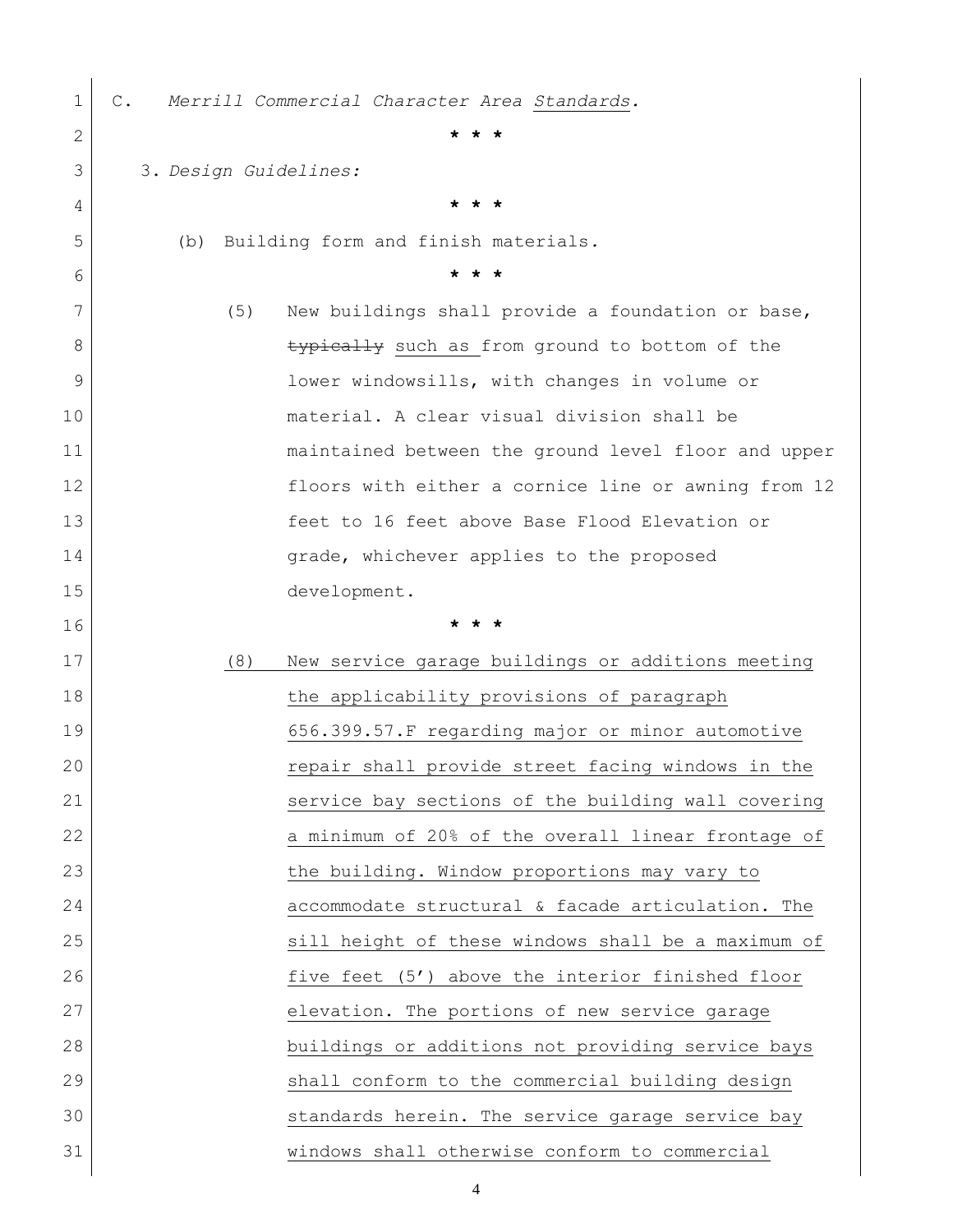| 1            | building design standards.                                                                           |
|--------------|------------------------------------------------------------------------------------------------------|
| $\mathbf{2}$ | * * *                                                                                                |
| 3            | Arlington Road Character Area Standards.<br>$D$ .                                                    |
| 4            | $\star$ $\star$                                                                                      |
| 5            | 3. Design Guidelines:                                                                                |
| 6            | $\star$ $\star$                                                                                      |
| 7            | Building form and finish materials.<br>(b)                                                           |
| 8            |                                                                                                      |
| 9            | New buildings shall provide a foundation or base,<br>(5)                                             |
| 10           | typically such as from ground to bottom of the                                                       |
| 11           | lower windowsills, with changes in volume or                                                         |
| 12           | material. A clear visual division shall be                                                           |
| 13           | maintained between the ground level floor and upper                                                  |
| 14           | floors with either a cornice line or awning from 12                                                  |
| 15           | feet to 16 feet above Base Flood Elevation or                                                        |
| 16           | grade, whichever applies to the proposed                                                             |
| 17           | development.                                                                                         |
|              |                                                                                                      |
| 18           | * * *                                                                                                |
| 19           | (8)<br>New service garage buildings or additions meeting                                             |
| 20           | the applicability provisions of paragraph                                                            |
| 21           | 656.399.57.F regarding major or minor automotive                                                     |
| 22           | repair shall provide street facing windows in the                                                    |
| 23           | service bay sections of the building wall covering                                                   |
| 24           | a minimum of 20% of the overall linear frontage of                                                   |
| 25           | the building. Window proportions may vary to                                                         |
| 26           | accommodate structural & facade articulation. The                                                    |
| 27           | sill height of these windows shall be a maximum of                                                   |
| 28           | five feet (5') above the interior finished floor                                                     |
| 29           | elevation. The portions of new service garage                                                        |
| 30           | buildings or additions not providing service bays<br>shall conform to the commercial building design |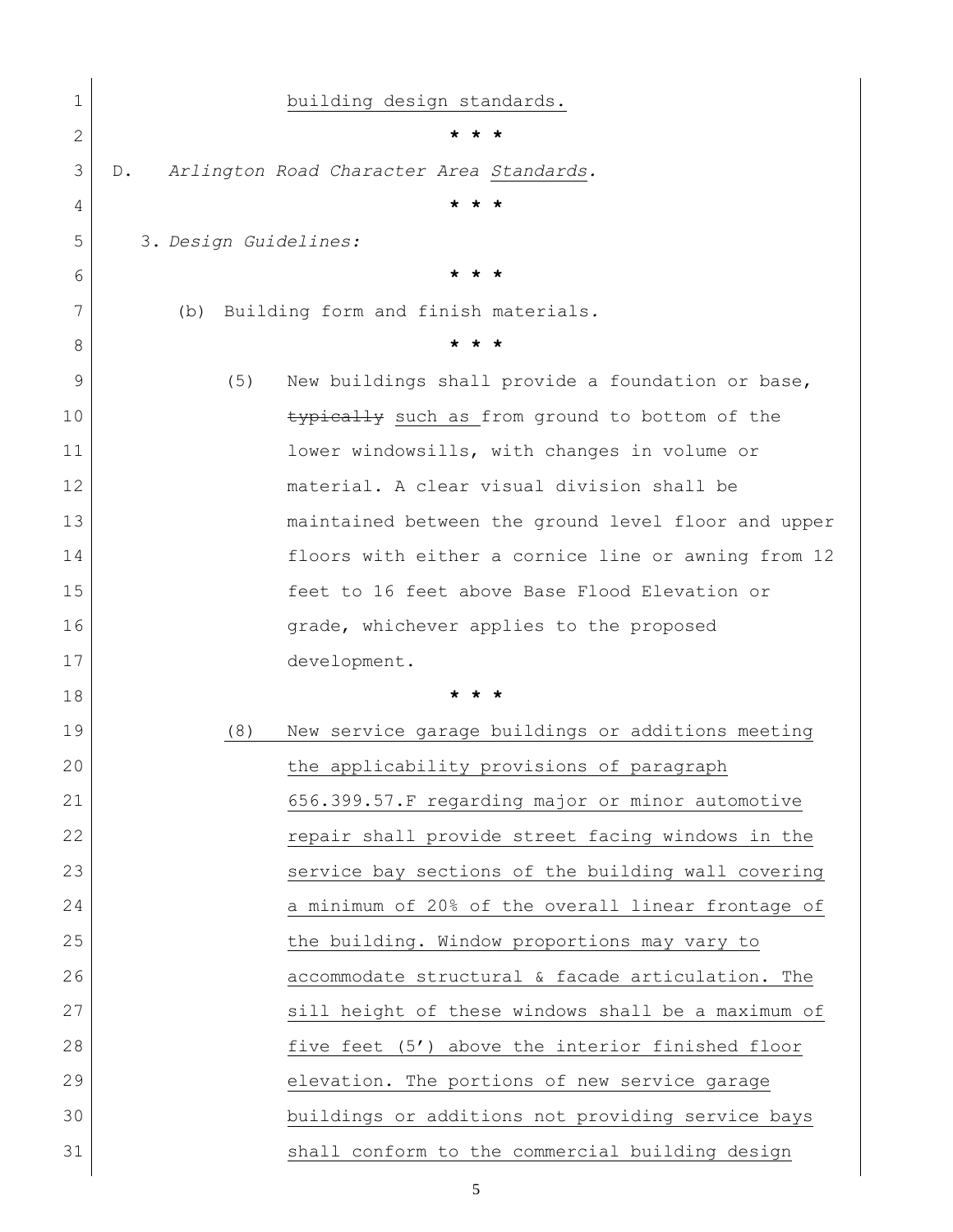| $\mathbf 1$  | standards herein. The service garage service bay         |
|--------------|----------------------------------------------------------|
| $\mathbf{2}$ | windows shall otherwise conform to commercial            |
| 3            | building design standards.                               |
| 4            |                                                          |
| 5            | Catalyst Character Areas Standards.<br>Ε.                |
| 6            | $\star$ $\star$<br>$\star$                               |
| 7            | 3. Design Guidelines:                                    |
| 8            | $\star$<br>$\star$                                       |
| 9            | (b) Building form and finish materials.                  |
| 10           | * * *                                                    |
| 11           | (5)<br>New buildings shall provide a foundation or base, |
| 12           | typically such as from ground to bottom of the           |
| 13           | lower windowsills, with changes in volume or             |
| 14           | material. A clear visual division shall be               |
| 15           | maintained between the ground level floor and upper      |
| 16           | floors with either a cornice line or awning from 12      |
| 17           | feet to 16 feet above Base Flood Elevation or            |
| 18           | grade, whichever applies to the proposed                 |
| 19           | development.                                             |
| 20           |                                                          |
| 21           | (8)<br>New service garage buildings or additions meeting |
| 22           | the applicability provisions of paragraph                |
| 23           | 656.399.57.F regarding major or minor automotive         |
| 24           | repair shall provide street facing windows in the        |
| 25           | service bay sections of the building wall covering       |
| 26           | a minimum of 20% of the overall linear frontage of       |
| 27           | the building. Window proportions may vary to             |
| 28           | accommodate structural & facade articulation. The        |
| 29           | sill height of these windows shall be a maximum of       |
| 30           | five feet (5') above the interior finished floor         |
| 31           | elevation. The portions of new service garage            |